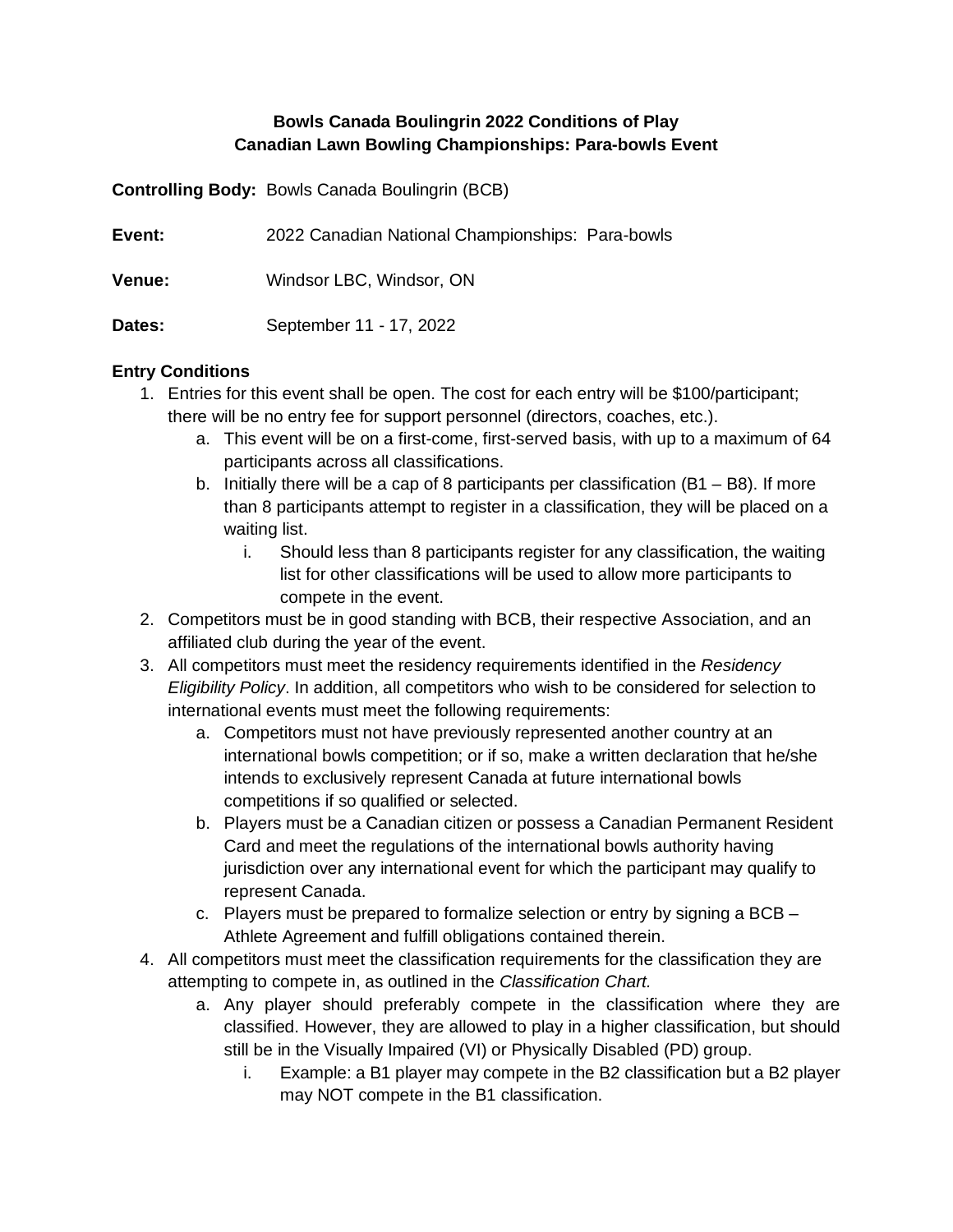- ii. Example: a B2 player may compete in the B3 classification but may NOT compete in B5, B6, B7, or B8 classifications.
- 5. It is the bowler's responsibility to be officially classified before competing in a Canadian National Championship. The athlete must either provide a current medical classification form on registering or if they have not been classified, be sure their name is on the schedule for classification at the event (if applicable).

# **Formats of Play and Trial Ends**

- 6. All games shall be played in accordance with the Laws of the Sport of Bowls, Crystal Mark Third Edition, 2015; BCB Domestic Regulations; BCB Canadian Championship Policies; and these Conditions of Play.
- 7. The draw for round robin play will be created in accordance with the *Draw Policy*. BCB reserves the right to modify or adjust the draw, pending the number of entries.
- 8. All games shall be played using the "re-spotting the jack" rule per section 56.5 of the Laws of the Sport of Bowls and the "one re-spot position" per section 56.5.3 of the Laws of the Sport of Bowls.
- 9. Prior to the start of a game, each player will be allowed two trial ends. For trial ends, players may use the same number of bowls as they would in the game. Trial ends will commence 15 minutes prior to the official start time.
- 10. Any player not ready to play at their official start time for any game shall forego their right to play trial ends.
- 11. An official signal shall be sounded to signal the scheduled starting time for each game. No game shall be started before the official signal is given. If any player is not ready to play within 20 minutes after the official start time of their game, their team shall forfeit the game to their opponent.

## **Singles**

- 12. Singles competitions will take place for each classification, provided there are a minimum of four entries for that classification. BCB reserves the right to combine genders and classifications should there be insufficient entries in any classification or gender.
	- a. Bowlers with visual impairments will not be combined with bowlers with physical disabilities if classifications need to be combined due to insufficient entry numbers.
- 13. The Singles format will consist of: four bowls per player, first to 21 shots, any shots in excess of 21 are not counted; with a time-limit of two hours and thirty minutes.
	- a. Bowlers in the B1 classification will play to 18 shots, any shots in excess of 18 are not counted; with a time-limit of two hours and thirty minutes.

## **Team Event for Bowlers with Visual Impairments**

14. A team event of Pairs, Triples or Fours may take place, provided there are sufficient entries to allow at least four teams to be created. BCB reserves the right to combine classifications should there be insufficient entries in any classification.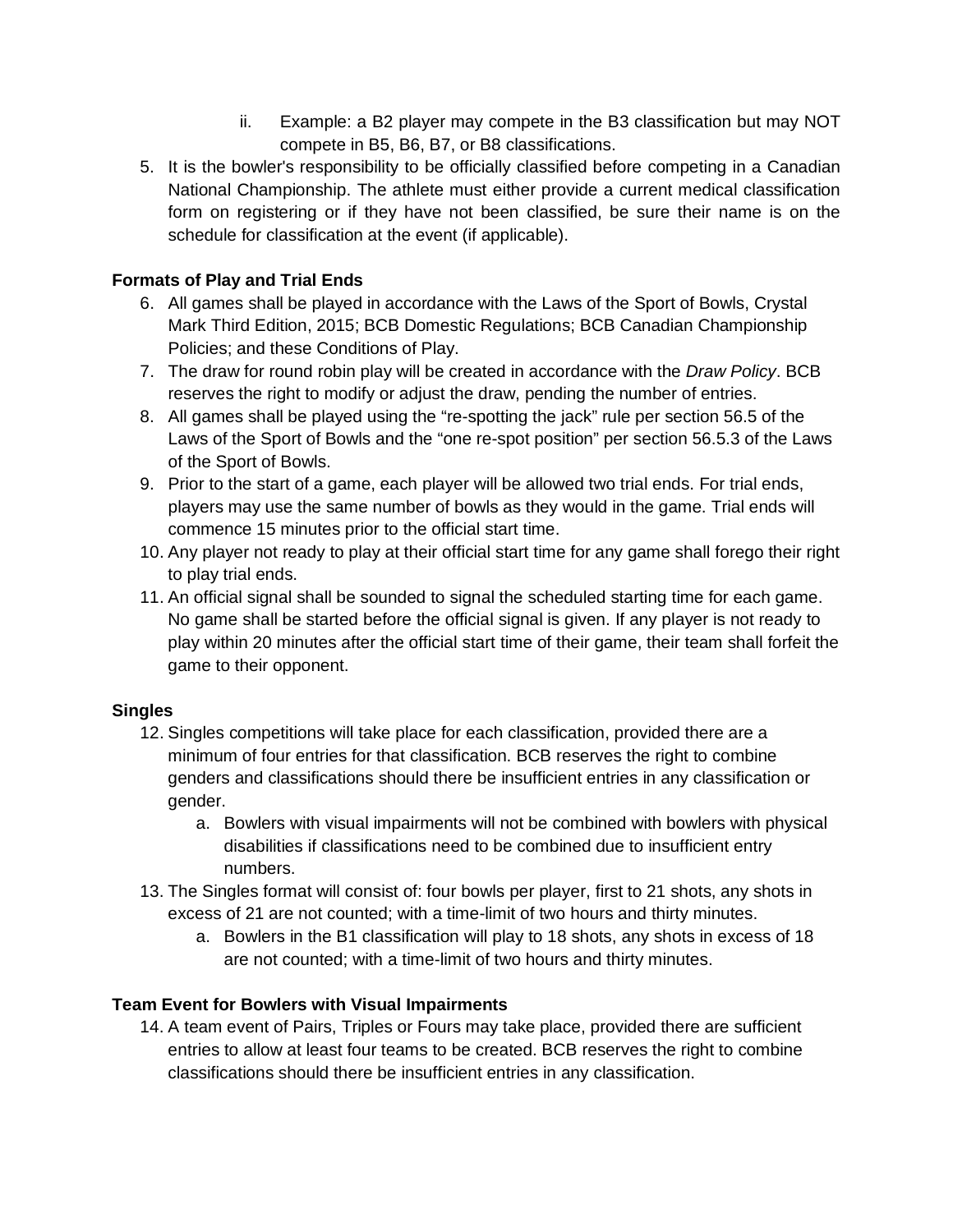- a. Participants may consist of any combination of men and women, and any combination of classifications from B1/B2/B3/B4.
- b. Bowlers with visual impairments will not be combined with bowlers with physical disabilities if classifications need to be combined due to insufficient entry numbers.
- 15. The number of bowls, and time limit will be dependent on the number of teams/participants available for the event.

# **Team Event for Bowlers with Physical Disabilities**

- 16. A team event of Pairs, Triples or Fours may take place, provided there are sufficient entries to allow at least four teams to be created. BCB reserves the right to combine classifications should there be insufficient entries in any classification.
	- a. Participants may consist of any combination of men and women, and any combination of classifications from B5/B6/B7/B8.
	- b. Bowlers with visual impairments will not be combined with bowlers with physical disabilities if classifications need to be combined due to insufficient entry numbers.
- 17. The number of bowls, and time limit will be dependent on the number of teams/participants available for the event.

# **Scoring and Tie-Breaking Procedure**

- 18. Entrants will earn match points from each game based on three (3) points for a win, one (1) point for a tie, and zero (0) points for a loss.
- 19. No extra ends shall be played in round robin. No round robin games shall be conceded before the completion of all ends.
- 20. If a game is forfeited, the non-offending team will be awarded three match points and a net total of shots that is equal to the average net total of shots scored by the winners of all other games played in the same round of the same event.
- 21. At the end of round robin play, the top ranked entrants will advance to the playoffs as per the *Draw Policy*.
- 22. In the event of a tie, ties will be broken as follows:
	- a. The Tie-Breaking Procedure will be implemented by a committee composed of the Chief Scorer, Head Event Umpire and a representative of either BCB or the Host Committee.
	- b. Entrants will be ranked based on total number of match points accumulated during the round robin. If total match points are equal, the following will be used to rank the tied players or teams:
		- i. By comparing the total match points earned by each of the tied entrants from head-to-head games between those entrants during the round robin;
		- ii. If still tied, by comparing the net total of shots (total shots for, minus total shots against) from head-to-head games between those entrants during the round robin;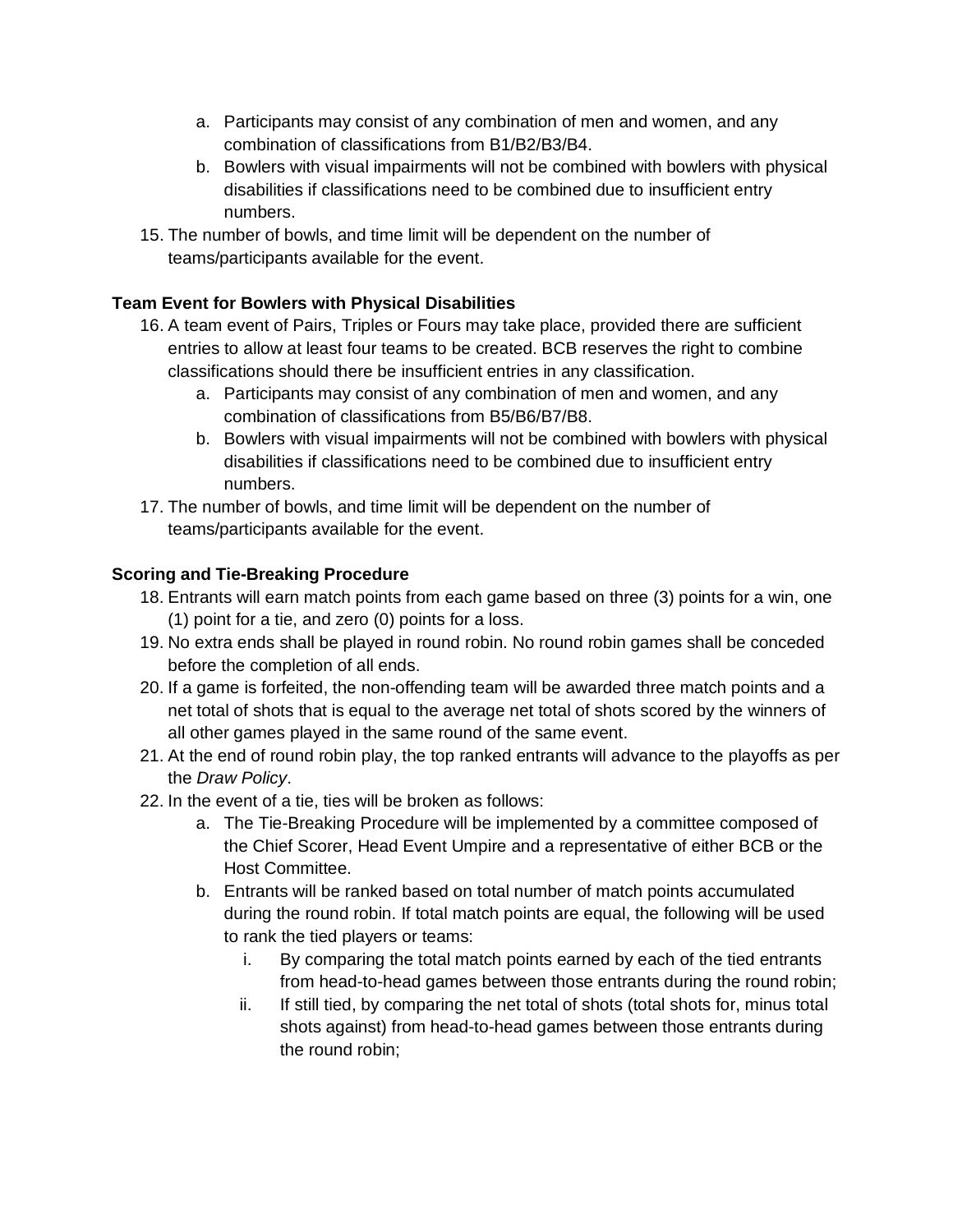- iii. If still tied, by comparing the net total of shots (total shots for, minus total shots against) from all other games played by those entrants during the round robin;
- iv. If still tied, by using the aggregate system (total shots for, divided by total shots against) from all games played by those entrants during the round robin.
- 23. During medal games there must be no further play in a game if, at any point, it becomes impossible for one team to draw or win the game, given the number of ends left.

# **Practice**

- 24. Competitors may practice, according to Law 3.3 and Law 4 of the Laws of the Sport of Bowls, during the period (between games) prior to the commencement of the trial ends provided that time permits, and that the practice does NOT interfere with greens maintenance activities, or officials' preparation for the next game.
- 25. A player or team that has not played due to a bye shall, if possible, be allowed to practice prior to playing a game prior to the commencement of trial ends.

## **Coaches/Directors**

- 26. Each team shall be entitled to accredited support personnel at this event as follows:
	- a. Only NCCP Accredited Bowls Coaches will be recognized to provide coaching during the event in accordance with the provisions of the *Coaching Policy*.
- 27. Each athlete in the B1, B2, B3 or B4 classifications may have their own director for the duration of the event. Directors may act in the capacity of Director only, unless they are registered as the Coach for that player/team as well.
	- a. If a player believes that a Director is providing coaching advice, and is not recognized as the coach for that player/team, this is a potential violation of law 44 and an umpire should be called.
	- b. For team events, the Director of each team will keep the score.
	- c. Directors may direct either in front of, or behind the player.
		- i. Directors may stand up to a maximum distance of 5 metres in front of the player.
	- d. Directors may enquire of the Marker the position of the head only when they have possession of the rink.

## **Restrictions on the Movement of Players During Play**

28. For all events, each team may visit the head a maximum of once during each end.

a. Bowlers with visual impairments going to the head must be accompanied by a director.

# **Procedure for Applying Time Limits**

29. Start of Play – an Official signal (bell, horn, etc.) shall be sounded to signal the scheduled starting time for each game. Any player arriving at the green more than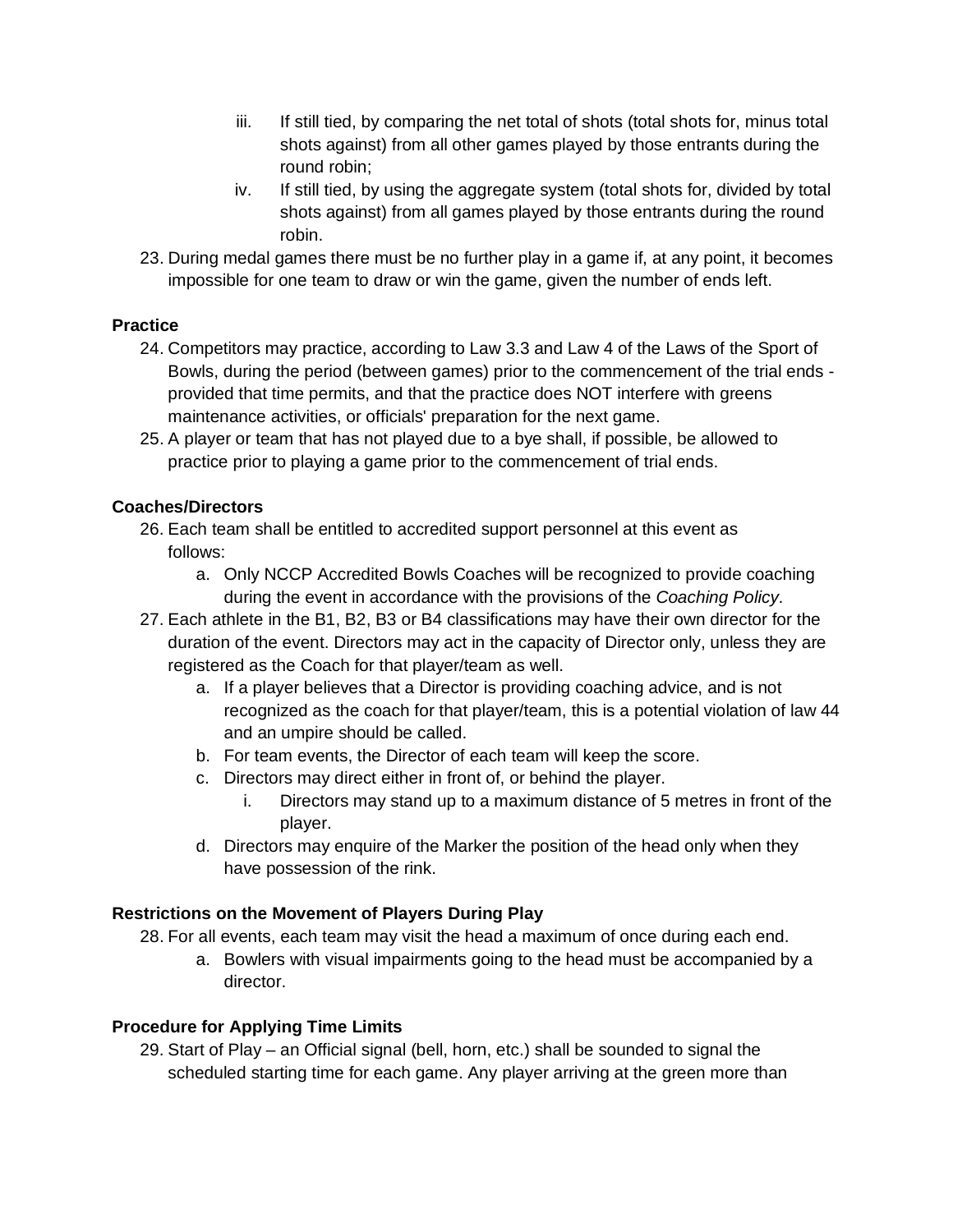twenty minutes after the official signal has been sounded shall cause that team to forfeit such game to the opposition.

- 30. End of Play At the completion of the allocated time, the appointed official will signal the end time of play by a bell, horn, etc. At this time, players will complete the current end they are playing. (The start of an end is determined by the delivery of the jack by the first player in that end).
- 31. Time limits will not be imposed during post round robin play.

## **Deliberate Delay of Play**

- 32. Players are required to play without undue delay and in a manner which does not prevent their opponents from being able to complete the requisite number of ends within the prescribed time limit. If an appeal is made by a Skip, a Singles player or a coach that their team or player is being prevented from playing all their bowls within the time decided for the game, the Umpire will warn the offending team, in the presence of the Skip, that they are deliberately delaying play. Deliberate delay of play may include a player leaving the green multiple times, delaying the delivery of a player's bowl, or the Skip acting or issuing instructions designed to delay play.
- 33. If, in the opinion of the Umpire, as a result of their own observation or on appeal by one of the Skips or a Singles player, the team or player has committed the same offence again, further action may be taken in consultation with the Head Event Umpire (or designate), such as the following:
	- a. If a player is leaving the green more than once, on each occasion after the first, they can leave the green only with their opponent's and the Umpire's permission.
	- b. If a player is leaving the green to smoke, this will not be permitted for the remainder of the game.
	- c. The end in progress will be regarded as completed and the opponents of the offender will be awarded as many shots as there are bowls in use for the game (for example, in the case of Fours, this would be eight shots).
	- d. If, during the end which is in progress immediately before the end time of play is signalled or on completion of that end and before the start of any subsequent end, it has been determined that a team or player is being prevented from playing a further end due to the actions of their opponents, they will notify the teams that they must play one more end, even though the end time of play may have been signalled when such notification is given.
	- e. The offending team may be put on the stopwatch on completion of any end in progress. The offending team will be required to deliver all their bowls in each of the remaining ends within a time period specified by the Umpire. Timing will be undertaken by a technical official specifically allocated for that purpose.
	- f. The offending team may be put on the stopwatch from the start of their succeeding game.
- 34. Any stoppage of play due to time spent in discussion with the offending team or player in regards to the application of these conditions will be added to the time limit of the game.

## **Adherence to the Conditions of Play, Code of Conduct and Event Waiver**

35. All competitors and coaches/director will be required to complete and sign the Bowls Canada Code of Conduct and event waiver. Forms must be completed online or in writing with the BCB event registration and must be submitted by **July 31, 2022**.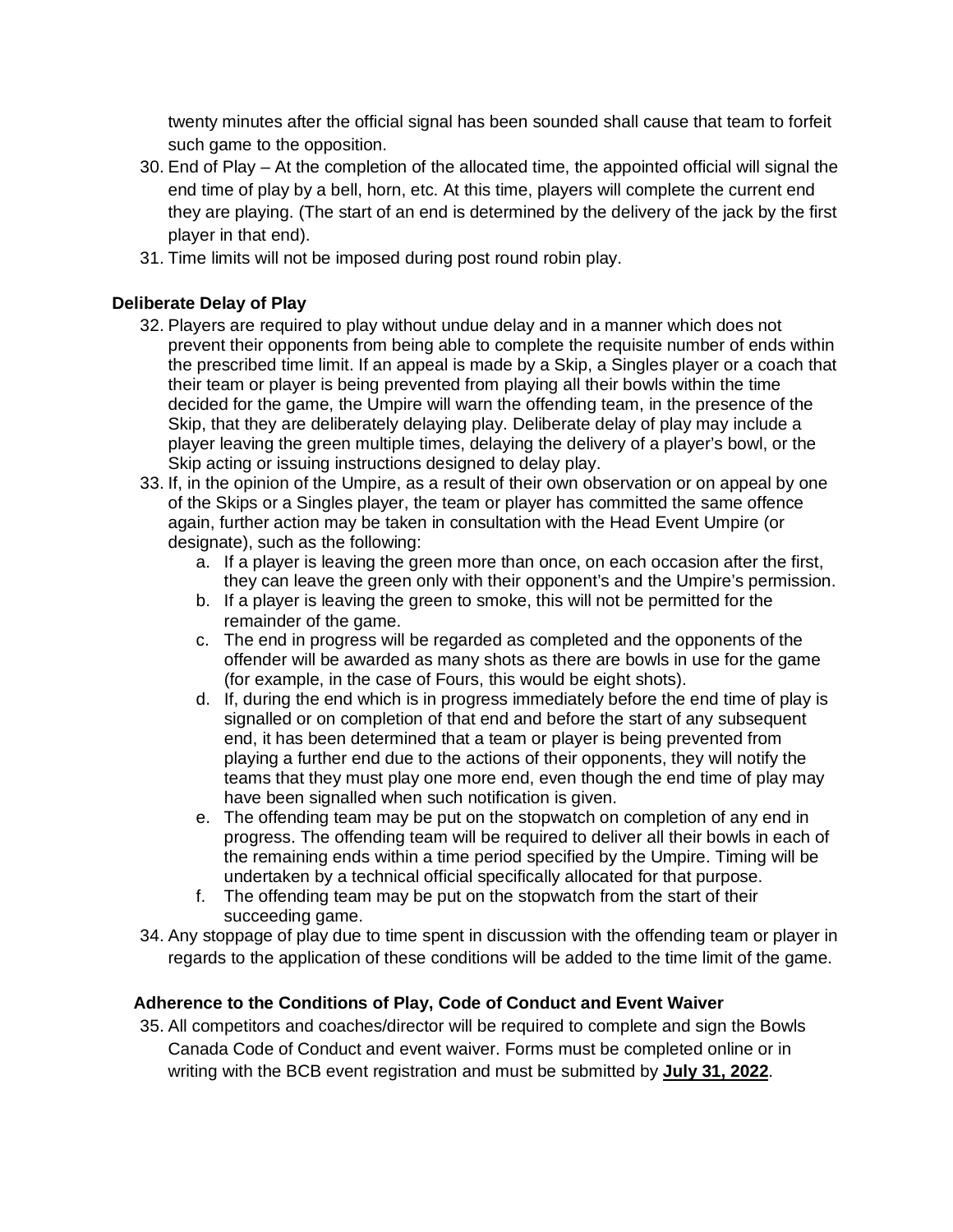- 36. Players who violate the Code of Conduct or *Conditions of Play* may be fined \$100.00 per player. If a player continues to violate the specific Condition of Play, or any other Condition of Play, they may be deemed ineligible for participation in BCB events for three (3) years after the conclusion of the event in which the violation occurred.
- 37. All players must adhere to the *BCB Tobacco, Cannabis, Alcohol, Cell Phone, and Verbal Abuse Policy*.
- 38. Provincial Associations are responsible for ensuring that all players, Coaches, Directors and Team Managers receive copies of the current Laws of the Sport, *Conditions of Play* and all applicable national policies for the event prior to leaving their home province. Provincial Associations, or their designates, are also responsible for the deportment of their players, both on and off the green.

## **Bowls, Equipment, Footwear and Attire**

- 39. A bowls, equipment and footwear inspection shall be staged prior to the start of the competition. Random checking of bowls, equipment and footwear may occur prior to the commencement of games.
- 40. At the bowls inspection, players are required to present the same number of bowls as they are playing with (i.e. 4 for singles).
- 41. All bowls must have visible legible stamps, which comply with the Laws of the Sport and have proper provincial decals affixed. Players will receive bowls decals prior to the start of the competition and will be responsible for removing all old decals and affixing provincial decals.
- 42. Equipment inspection includes mobility aids, such as canes, walkers and wheelchairs, as well as bowling delivery aids.
- 43. Participants must abide by BCB's *Dress Code Policy*.

#### **Substitutions**

- 44. Substitutes may be allowed, after the commencement of the opening round, in the event of illness or any unforeseen circumstance, once approved by the Emergency Committee, as follows:
	- a. There will be no substitutes.

## **Drug Testing**

45. Drug testing may take place in accordance with the Canadian Anti-Doping Program and the BCB *Anti-Doping Policy*.

#### **Alterations to the Format and Length of Games**

- 46. The Controlling Body reserves the right to alter the format, times of play and greens to suit local unforeseen circumstances, giving as much notice as practical.
- 47. Where a program is interrupted or cannot be completed due to inclement weather or local conditions, the Emergency Committee may amend the format and length of games to achieve a result or postpone the event where an outcome cannot be achieved.
	- a. For situations not covered by the Conditions of Play, the Emergency Committee will be the governing body for these Championships.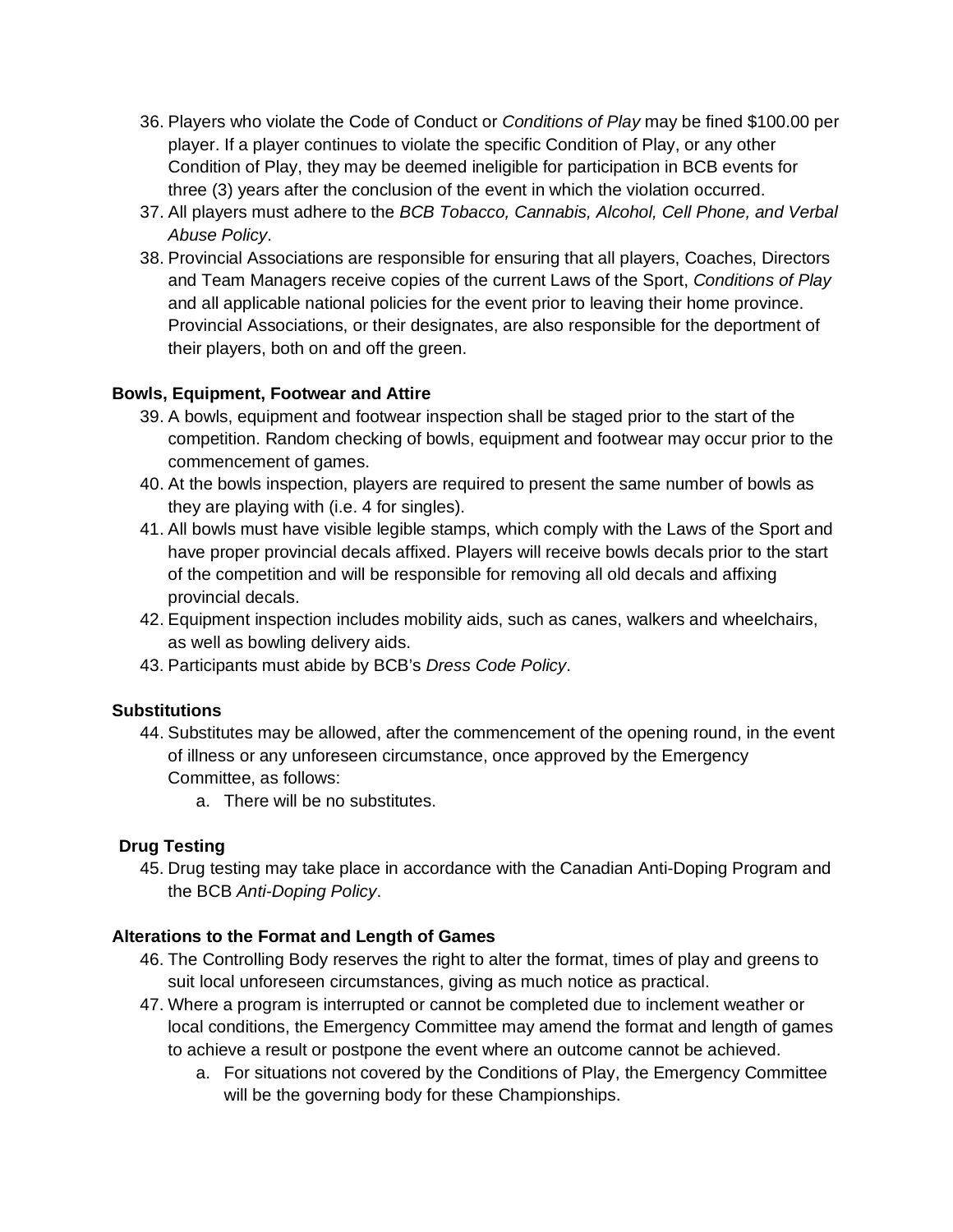# **Emergency Committee and Jury of Appeal**

- 48. The Emergency Committee consists of the Head Event Umpire, Assistant Head Event Umpire, or designate as appointed by Head Event Umpire, and any two of the following:
	- a. Official BCB technical representative or designate as appointed by BCB;
	- b. Host Chairperson, Greens Chairperson or designate as appointed by Host Chairperson;
	- c. Alternate as appointed by Head Event Umpire.
- 49. The Jury of Appeal consists of one person from each of the following groups:
	- a. Head Event Umpire, Assistant Head Event Umpire, or designate as appointed by Head Event Umpire;
	- b. Official BCB technical representative or designate as appointed by BCB;
	- c. Host Chairperson, Greens Chairperson or designate as appointed by Host Chairperson.

## **Protests and Appeals**

- 50. Protests, complaints and appeals shall be decided by the Jury of Appeal.
- 51. Any protests, complaints and appeals must be directed to the Head Event Umpire within a timeframe appropriate to the nature of the issue in question and must be directed no later than two (2) hours of the completion of the game in question. The initial communication may be provided orally, but a written submission must be received within 24 hours of the completion of the game, with the timeline to be determined at the discretion of the Head Event Umpire. A protest, complaint or appeal may only be made by the designated Coach/Director registered for a team or player or by an on-duty official. In the absence of a registered Coach/Director, a protest, complaint or appeal may be made by the Skip in a team game, or the player in a Singles game.
	- a. In the event that the initial two-hour time limit has not been met, the alleged misconduct will not be examined.
	- b. The Jury of Appeal will meet as soon as possible and reach an agreement to resolve the allegation in a timely manner. Any further action will be subject to the provisions of BCB's Discipline and Complaints Policy.

## **Other Laws, Regulations and Policies**

- 52. The minimum rink width for outdoor play shall be 14 feet (4.267 metres).
- 53. The Head Event Umpire can make the decision to use groundsheets at any time. The HEU will consult with the Greens Chairperson before deciding where the groundsheets will be placed on the green.
- 54. The Head Event Umpire is responsible for implementing the *Inclement Weather Policy*.
- 55. No umbrellas (open or folded) shall be allowed on the green during play.
- 56. Mobility aids, such as canes, walkers and wheelchairs, must conform to the standards found in the *Mobility Aid Policy*.
- 57. Set-up of rinks:
	- a. Discs, marked in meters, are to be placed at two meter intervals between the 25 metre mark and the farthest two-meter mark in both directions of play.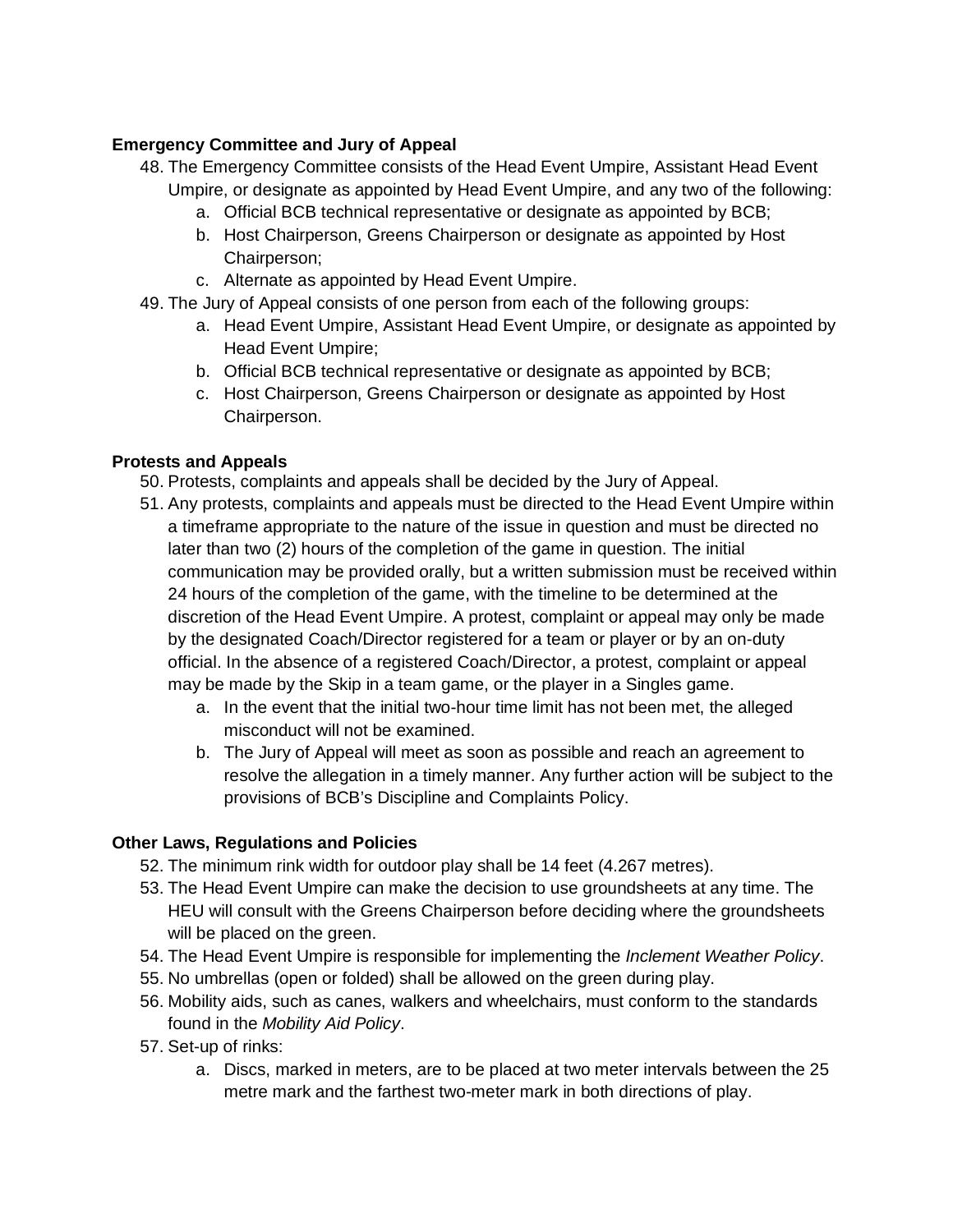- i. Distance markings, including a pin to indicate the minimum length of an end, may also be stenciled onto the playing surface of the rink.
- b. The center line of each rink will be defined by a fine white string, stretched tightly over the surface of the green in a direct line between the points indicated by rink numbers.
- c. Quadriplegic (B5) players will place the mat on the 23-meter mark. The rinks are to be clearly marked 25 meters from the edge of the green.

## **COVID-19**

- 58. Due to the ever-changing requirements and restrictions from provincial governments and local public health agencies, BCB reserves the right to alter, modify, or adjust these Conditions of Play at any time such that they adhere to local, provincial, or national requirements. Furthermore, BCB reserves the right to alter, modify, or adjust these Conditions of Play above and beyond the minimum requirements set forth by government or health agencies to further enhance participant safety and limit the spread or possibility of harm due to COVID-19. Examples of such changes may include, but is not limited to:
	- a. Altering the schedule, including reducing the number of ends, number of games, or timing of games
	- b. Modifying visits to the head, or where players can stand on the green, such that physical distancing can be maintained
	- c. Tie-breakers
	- d. Minimum rink widths
	- e. The Draw Policy, especially as it relates to rink allocation
	- f. Entries Policy, Game and Event Forfeiture Policy, Alternate Entry or Substitutions Policy, specifically as they may be impacted by COVID-19
	- g. Dress Code, specifically as it relates to face masks

Depending on how much time is available, the BCB Board may call an emergency meeting to decide on these matters. During the event, the Emergency Committee will decide on COVID matters.

59. Anyone developing symptoms upon arrival to the event and/or during the event will be considered a presumed COVID positive case and must follow the local public health COVID positive protocol for self-isolation.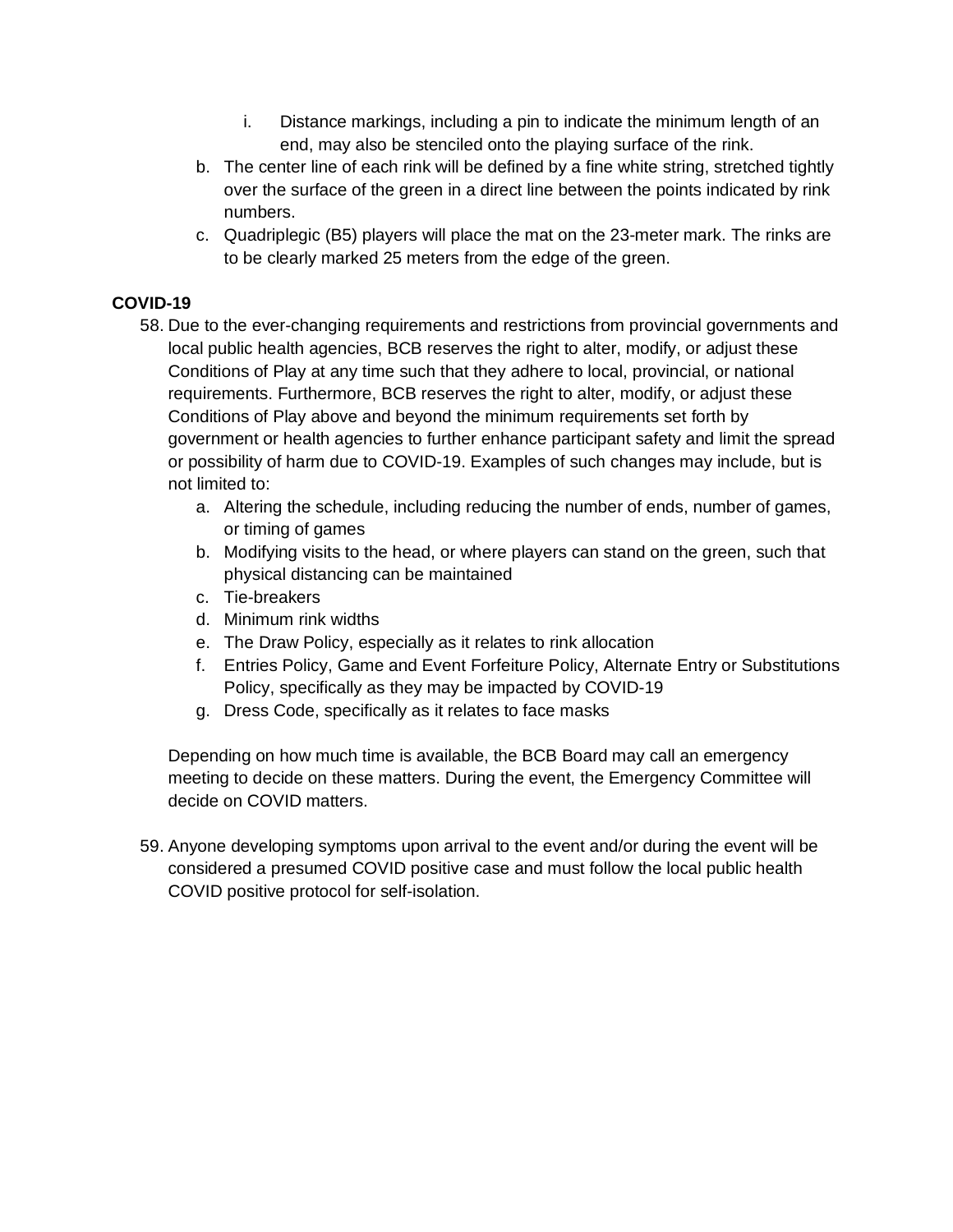#### **Classes recognized by IBD for Para bowlers.**

**B1** No light perception in either eye up to light perception but no recognition of hand movements at any distance or any direction. (Are allowed to play as B2, B3 or B4 too)

**B2** From the ability to recognize hand movements up to a visual acuity of 2/60 (Berkeley Rudimentary Test,) (Are allowed to play as B3 or B4 too)

**B3** From a visual acuity of better than 2/60 up to a visual acuity of 6/60 (Berkeley Rudimentary Test,) (Are allowed to play as B4 too)

**B4** A visual acuity up to a visual acuity of worse than 6/24 (Berkeley Rudimentary Test,) and/or a visual field of less than 20 degrees.

**B5** Ambulant and wheelchair bowlers with restricted grip and upper body limb function, poor balance and co-ordination, unable to bowl a full length end or needing a splinting device to do so. (Are allowed to play as B6, B7 or B8)

**B6** Ambulant and wheelchair bowlers with reduced balance function (loss of 5 points or more) but able to bowl a full length end. (Are allowed to play as B7 or B8 too)

**B7** Ambulant and wheelchair bowlers with minor balance problems (loss of less than 5 points). (Are allowed to play as B8 too)

**B8** Ambulant bowlers, who have a permanent and irreversible disability, have lost 10 points on the bench test, but have minimal noticeable impairment of function.